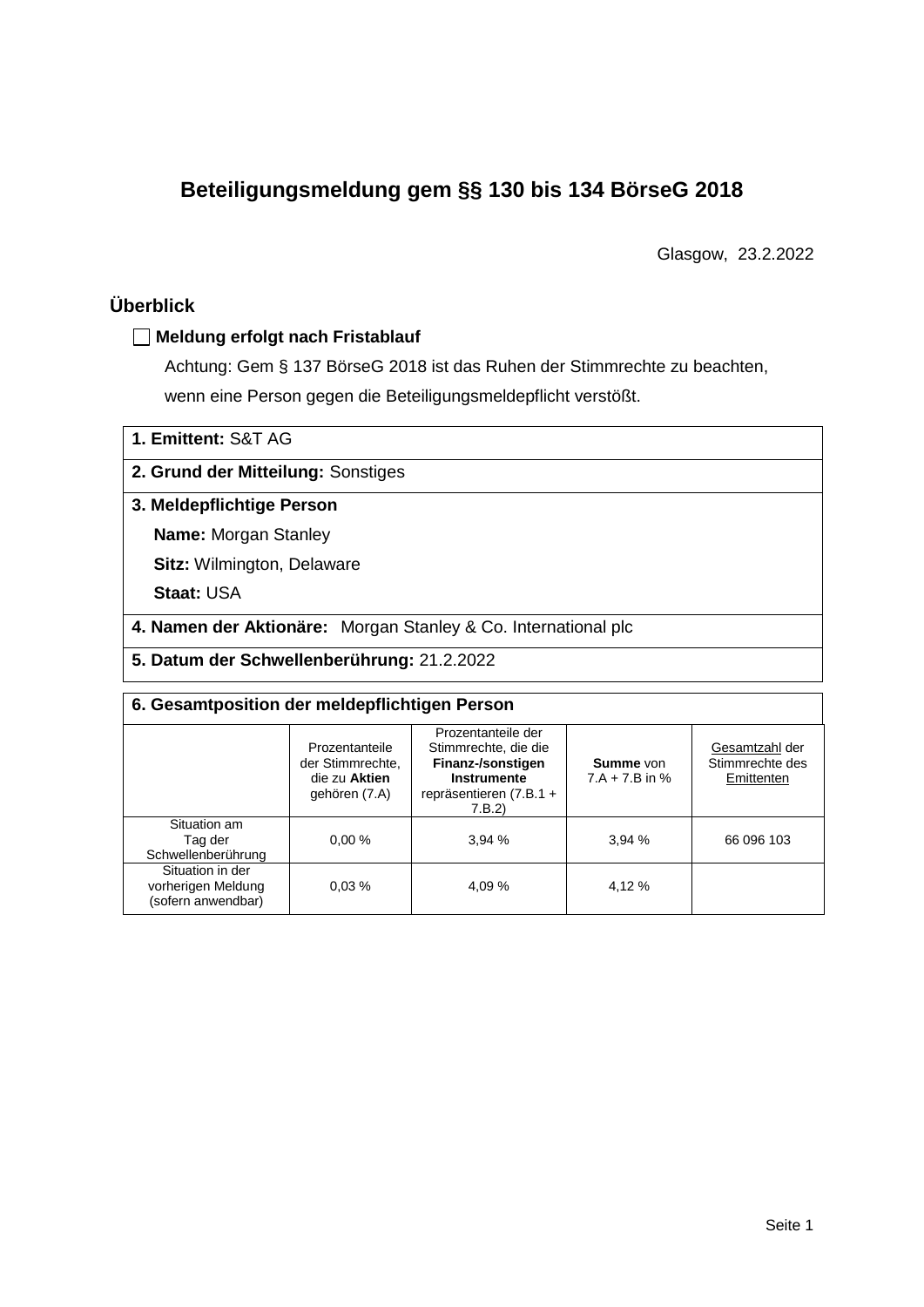## **Details**

# **7. Details über die gehaltenen Instrumente am Tag der Berührung der Schwelle:**

| A: Stimmrechte, die zu Aktien gehören |                                    |                                         |                                    |                                    |  |  |
|---------------------------------------|------------------------------------|-----------------------------------------|------------------------------------|------------------------------------|--|--|
|                                       |                                    | Anzahl der Stimmrechte                  | Prozentanteil der Stimmrechte      |                                    |  |  |
| <b>ISIN der Aktien</b>                | Direkt<br>$(S$ 130 BörseG<br>2018) | Indirekt<br>$(S$ 133 Börse $G$<br>2018) | Direkt<br>$(S$ 130 BörseG<br>2018) | Indirekt<br>(§ 133 BörseG<br>2018) |  |  |
| AT0000A0E9W5                          |                                    | 690                                     |                                    | 0.00%                              |  |  |
| Subsumme A                            |                                    | 690                                     |                                    | 0.00%                              |  |  |

| B 1: Finanzinstrumente / sonstige Instrumente gem § 131 Abs 1 Z 1 BörseG 2018                                                                        |             |              |           |        |  |
|------------------------------------------------------------------------------------------------------------------------------------------------------|-------------|--------------|-----------|--------|--|
| Anzahl der Stimmrechte<br>Prozentanteil der<br>Ausübungsfrist<br>Art des Instruments<br>die erworben werden<br>Verfalldatum<br>Stimmrechte<br>können |             |              |           |        |  |
| Right of recall over<br>securities lending<br>agreements                                                                                             | at any time | at any time  | 2 596 827 | 3.93%  |  |
|                                                                                                                                                      |             | Subsumme B.1 | 2 596 827 | 3.93 % |  |

| B 2: Finanzinstrumente / sonstige Instrumente gem § 131 Abs 1 Z 2 BörseG 2018                                                                                      |            |             |              |         |       |  |
|--------------------------------------------------------------------------------------------------------------------------------------------------------------------|------------|-------------|--------------|---------|-------|--|
| Physisches oder<br>Anzahl der<br>Prozentanteil<br>Art des<br>Ausübungsfrist<br>Verfalldatum<br>Cash Settlement<br>Stimmrechte<br>Instruments<br>der<br>Stimmrechte |            |             |              |         |       |  |
| <b>Equity Swap</b>                                                                                                                                                 | 21.10.2022 | at any time | Cash         | 4 3 8 1 | 0.01% |  |
|                                                                                                                                                                    |            |             | Subsumme B.2 | 4 3 8 1 | 0.01% |  |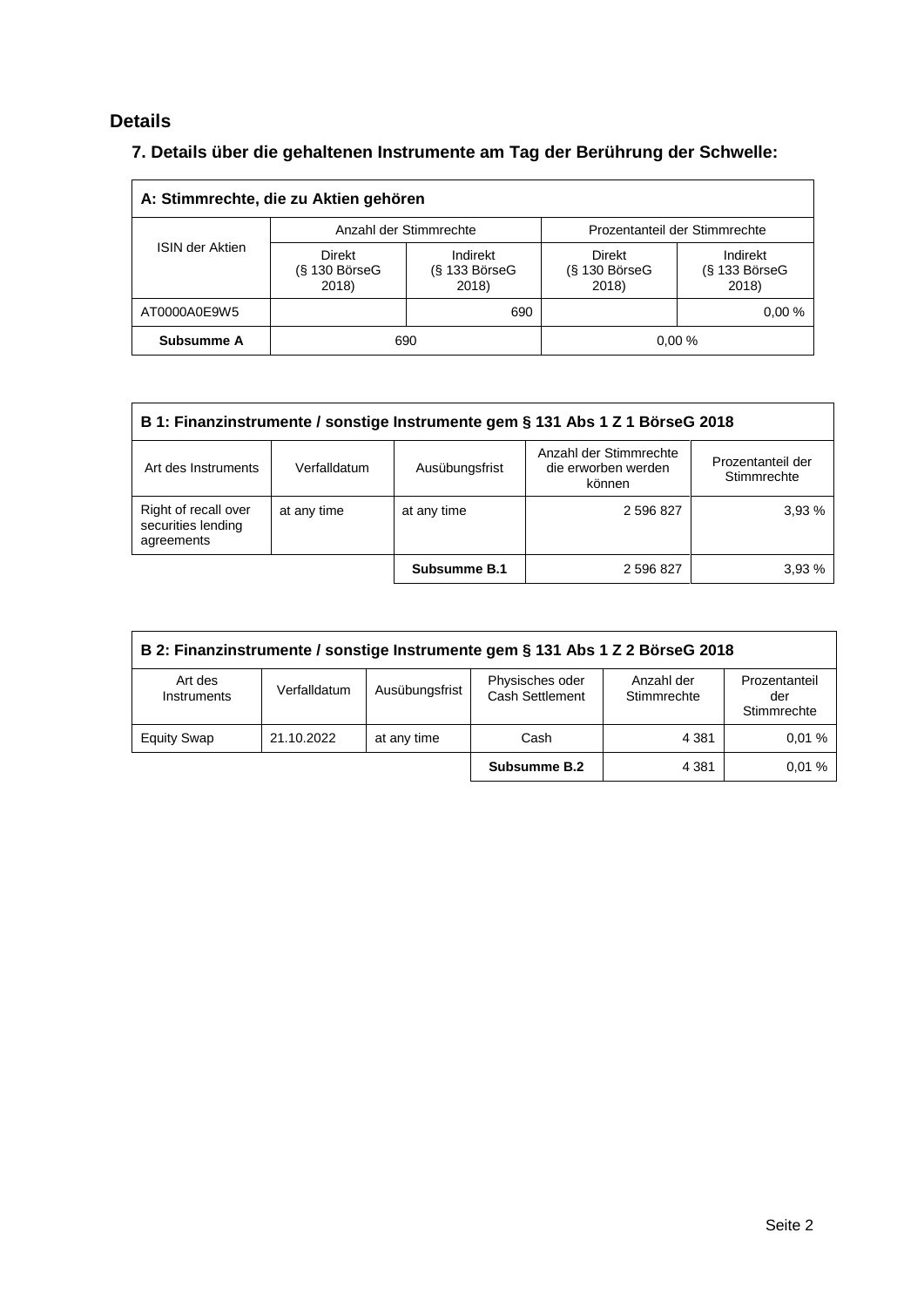### **8. Information in Bezug auf die meldepflichtige Person:**

Die meldepflichtige Person (Punkt 3) wird nicht von einer natürlichen/juristischen Person kontrolliert und kontrolliert auch keine andere Person, die direkt oder indirekt Instrumente am Emittenten hält.

 $\boxtimes$  Volle Kette der kontrollierten Unternehmen, über die die Stimmrechte und/oder Finanz-/sonstigen Instrumente gehalten werden, beginnend mit der obersten kontrollierenden natürlichen oder juristischen Person:

| Ziffer         | <b>Name</b>                                            | Direkt kontrolliert<br>durch Ziffer | Direkt gehaltene<br>Stimmrechte in<br>Aktien (%) | Direkt gehaltene<br>Finanz-<br>/sonstige<br>Instrumente (%) | <b>Total</b> von beiden<br>$(\%)$ |
|----------------|--------------------------------------------------------|-------------------------------------|--------------------------------------------------|-------------------------------------------------------------|-----------------------------------|
| 1              | Morgan Stanley                                         |                                     |                                                  |                                                             |                                   |
| $\overline{c}$ | Morgan Stanley<br>Capital<br>Management,<br><b>LLC</b> |                                     |                                                  |                                                             |                                   |
| 3              | Morgan Stanley<br>Domestic<br>Holdings, Inc.           | $\overline{2}$                      |                                                  |                                                             |                                   |
| $\overline{4}$ | Morgan Stanley<br>& Co. LLC                            | 3                                   | 0,00%                                            | 1,89 %                                                      | 1,89%                             |
| 5              | Morgan Stanley<br>International<br>Holdings Inc.       | 1                                   |                                                  |                                                             |                                   |
| 6              | Morgan Stanley<br>International<br>Limited             | 5                                   |                                                  |                                                             |                                   |
| $\overline{7}$ | Morgan Stanley<br>Investments<br>(UK)                  | 6                                   |                                                  |                                                             |                                   |
| 8              | Morgan Stanley<br>& Co.<br>International plc           | 7                                   | 0,00%                                            | 2,05 %                                                      | 2,05 %                            |
|                |                                                        |                                     |                                                  |                                                             |                                   |

## **9. Im Falle von Stimmrechtsvollmacht**

Datum der Hauptversammlung: -

Stimmrechtsanteil nach der Hauptversammlung: - entspricht - Stimmrechten

#### **10. Sonstige Kommentare:**

The notification was triggered as a result of an exercise of a right of recall over securities lending agreements

Glasgow am 23.2.2022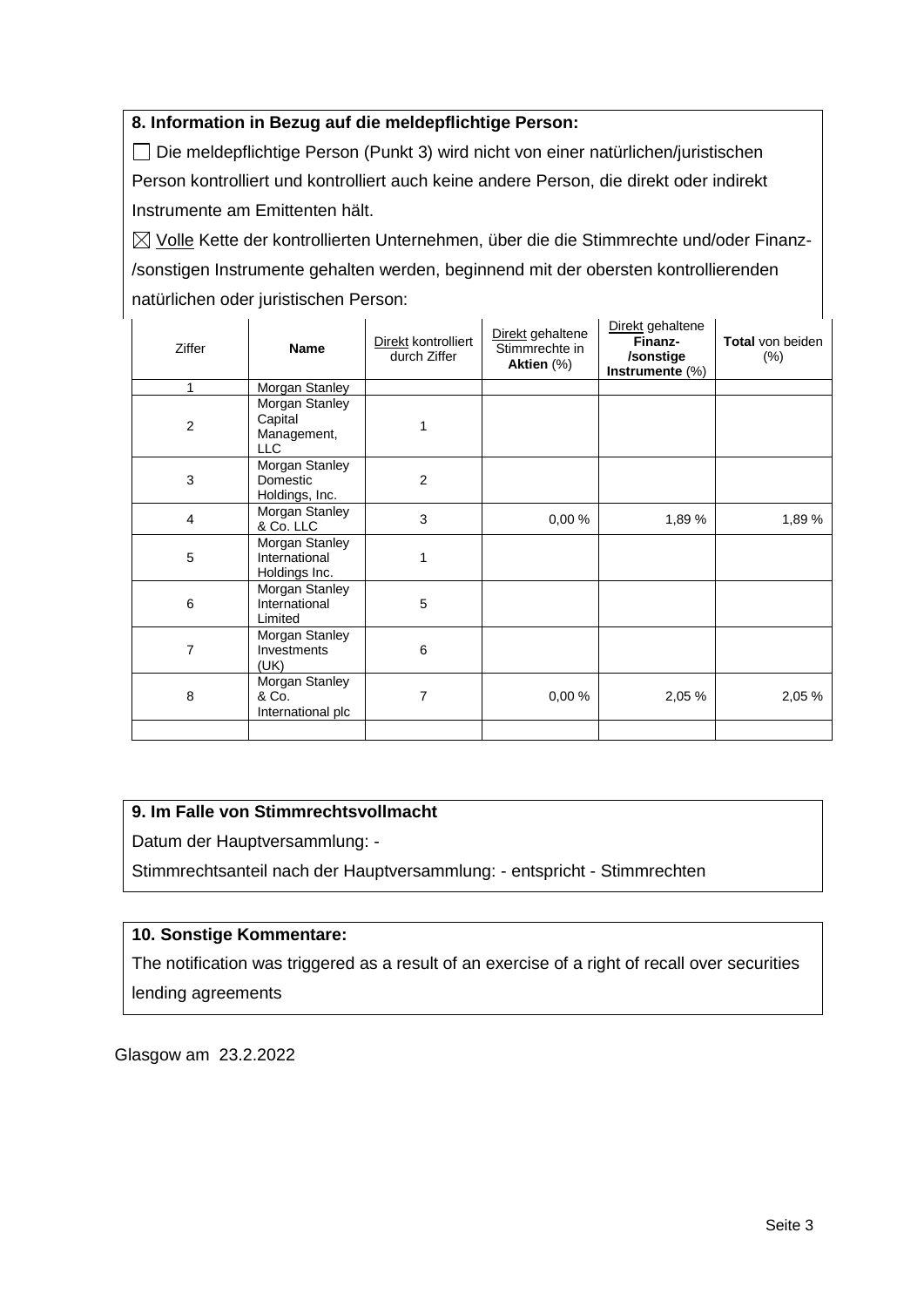# **Major holdings notification pursuant to Sec. 130 to 134 BörseG 2018**

Glasgow, 23.2.2022

### **Overview**

#### **Notification made after deadline**

Caution: In case of violations of major holdings notification rules, please pay attention to Section 137 BörseG 2018 (Suspension of voting rights)

| 1. Issuer: S&T AG |  |
|-------------------|--|
|                   |  |

#### **2. Reason for the notification:** Other

#### **3. Person subject to notification obligation**

**Name:** Morgan Stanley

**City:** Wilmington, Delaware

**Country:** USA

**4. Name of shareholder(s):** Morgan Stanley & Co. International plc

**5. Date on which the threshold was crossed or reached:** 21.2.2022

#### **6. Total positions**

|                                                                                | % of voting rights<br>attached to<br>shares $(7.A)$ | % of voting rights<br>through<br>financial/other<br>instruments $(7.B.1 +$<br>7.B.2 | <b>Total</b> of both in %<br>$(7.A + 7.B)$ | Total number of<br>voting rights of<br>issuer |
|--------------------------------------------------------------------------------|-----------------------------------------------------|-------------------------------------------------------------------------------------|--------------------------------------------|-----------------------------------------------|
| Resulting situation on the<br>date on which threshold<br>was crossed / reached | 0.00%                                               | 3.94%                                                                               | 3,94%                                      | 66 096 103                                    |
| Position of previous<br>notification (if applicable)                           | 0.03%                                               | 4.09%                                                                               | 4,12 %                                     |                                               |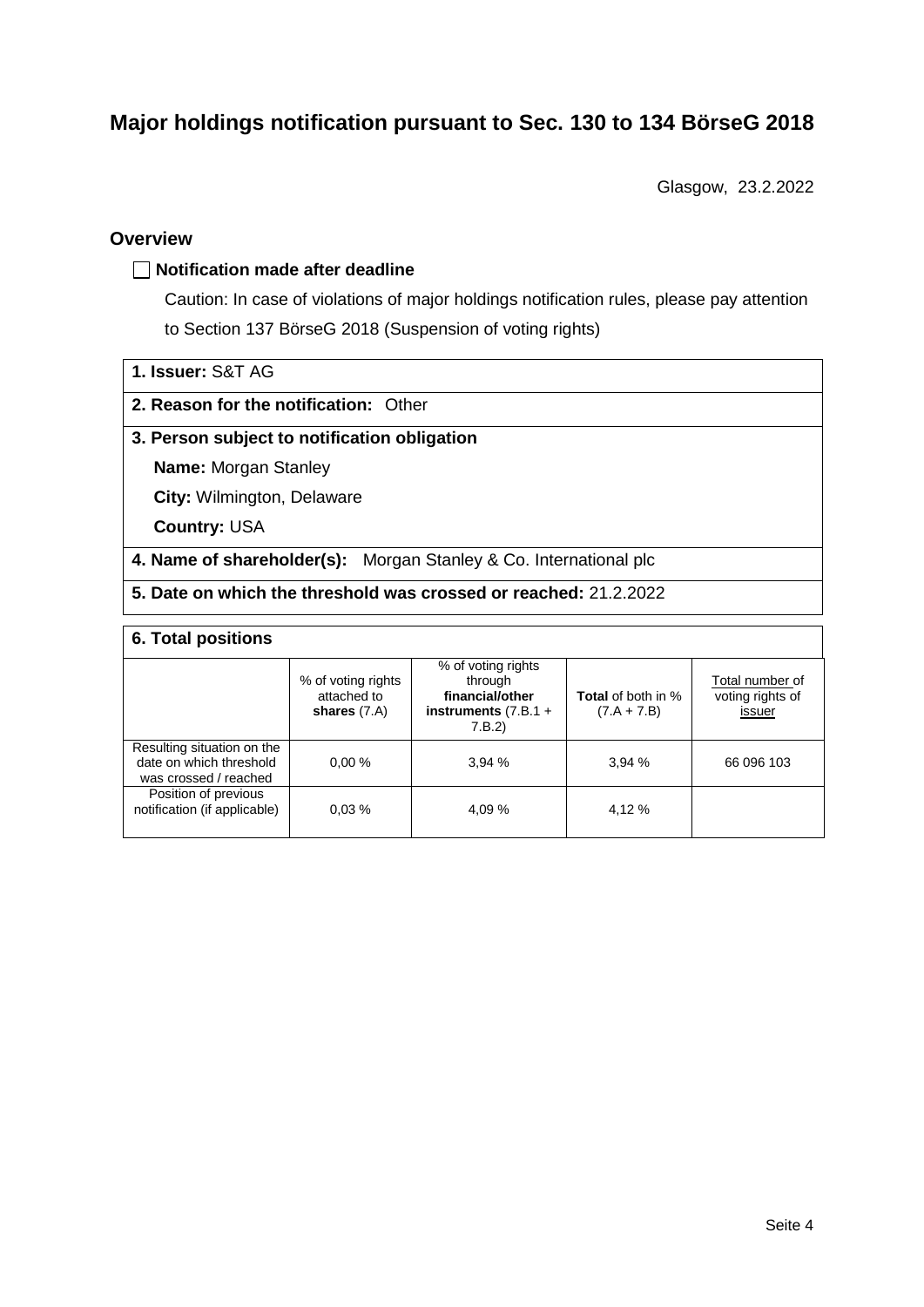# **Details**

## **7. Notified details of the resulting situation:**

| A: Voting rights attached to shares |                                           |                                      |                                           |                                      |  |  |
|-------------------------------------|-------------------------------------------|--------------------------------------|-------------------------------------------|--------------------------------------|--|--|
|                                     |                                           | Number of voting rights              | % of voting rights                        |                                      |  |  |
| <b>ISIN Code</b>                    | <b>Direct</b><br>(Sec 130 BörseG<br>2018) | Indirect<br>(Sec 133 BörseG<br>2018) | <b>Direct</b><br>(Sec 130 BörseG<br>2018) | Indirect<br>(Sec 133 BörseG<br>2018) |  |  |
| AT0000A0E9W5                        |                                           | 690                                  |                                           | 0.00%                                |  |  |
| <b>SUBTOTAL A</b>                   |                                           | 690                                  |                                           | 0.00%                                |  |  |

| B 1: Financial / Other Instruments pursuant to Sec. 131 para. 1 No. 1 BörseG 2018 |                                                                                                                                                         |                     |           |       |  |  |
|-----------------------------------------------------------------------------------|---------------------------------------------------------------------------------------------------------------------------------------------------------|---------------------|-----------|-------|--|--|
| Type of instrument                                                                | Number of voting<br>rights that may be<br>Exercise Period<br><b>Expiration Date</b><br>% of voting rights<br>acquired if the<br>instrument is exercised |                     |           |       |  |  |
| Right of recall over<br>securities lending<br>agreements                          | at any time                                                                                                                                             | at any time         | 2 596 827 | 3.93% |  |  |
|                                                                                   |                                                                                                                                                         | <b>SUBTOTAL B.1</b> | 2 596 827 | 3.93% |  |  |

| B 2: Financial / Other Instruments pursuant to Sec. 131 para. 1 No. 2 BörseG 2018                                                                      |            |             |                     |         |       |  |  |
|--------------------------------------------------------------------------------------------------------------------------------------------------------|------------|-------------|---------------------|---------|-------|--|--|
| Physical /<br>% of voting<br>Expiration<br>Exercise<br>Number of<br>Type of instrument<br>Cash Settlement<br>rights<br>voting rights<br>Period<br>Date |            |             |                     |         |       |  |  |
| <b>Equity Swap</b>                                                                                                                                     | 21.10.2022 | at any time | Cash                | 4 3 8 1 | 0.01% |  |  |
|                                                                                                                                                        |            |             | <b>SUBTOTAL B.2</b> | 4 3 8 1 | 0.01% |  |  |